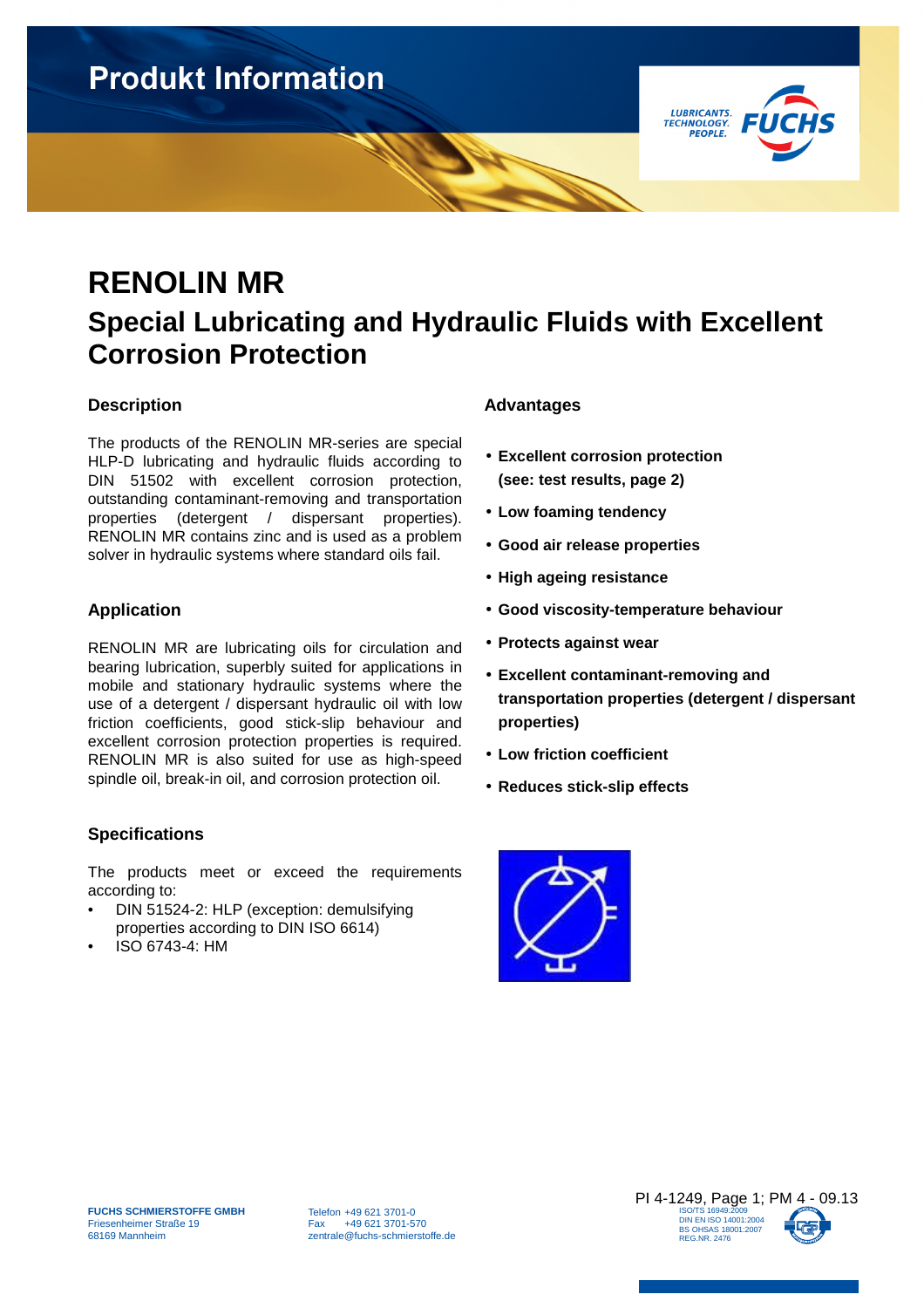

## **RENOLIN MR Special Lubricating and Hydraulic Fluids with Excellent Corrosion Protection**

### **Excellent Corrosion Protection**

The RENOLIN MR oils have excellent corrosion protection properties that are typically expected only of special designed corrosion-protection oils. The excellent corrosion protection properties of the RENOLIN MR oils ensure that corrosion does not occur on steel and nonferrous metals in the system, even in the presence of water. We therefore recommend the use of RENOLIN MR oils as break-in oils and operational fluids. The metallic surfaces coated with these oils are safely protected against corrosion when stored properly.

For comparison:

#### **RENOLIN MR 15**

| <b>Test method</b>                 | <b>According to</b>    | Unit                                                 |                       |
|------------------------------------|------------------------|------------------------------------------------------|-----------------------|
| Corrosive effect on copper, 100A24 | <b>DIN EN ISO 2160</b> | Degree of corrosion                                  |                       |
| Steel corrosion                    | <b>DIN ISO 7120</b>    | Degree of corrosion                                  | 0-A                   |
| Hydrobromic acid immersion test    | <b>DIN 51357</b>       | Degree of corrosion /<br>number of sheets            | 0/3                   |
| Sea-water immersion test           | <b>DIN 51358</b>       | Degree of corrosion /<br>number of sheets            | 0/3                   |
| Damp heat atmosphere               | <b>DIN 50 017 SFW</b>  | Degree of corrosion /<br>number of sheets,<br>cycles | 0/3<br>after 8 x 24 h |

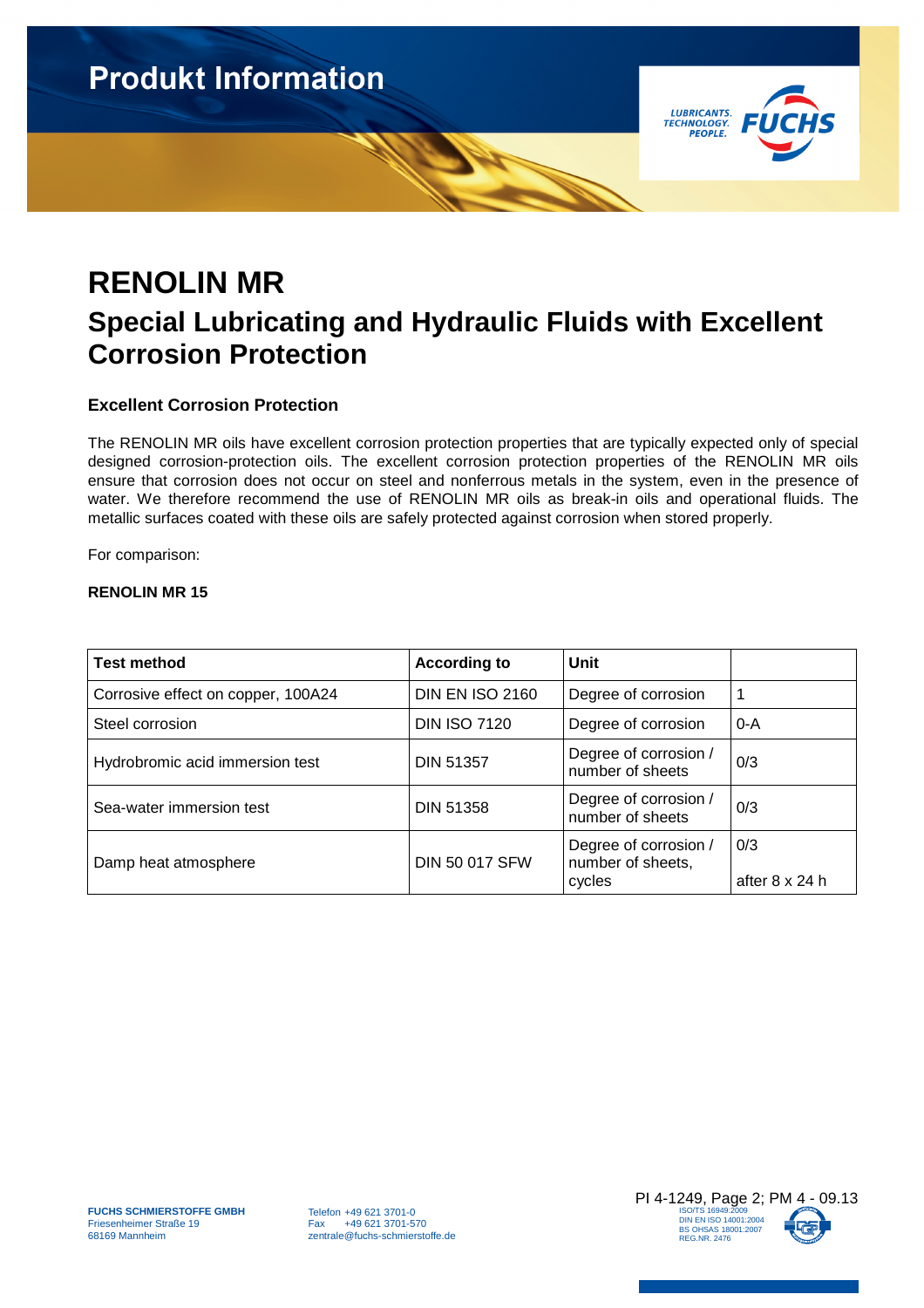

# **RENOLIN MR**

### **Special Lubricating and Hydraulic Fluids with Excellent Corrosion Protection**

**Typical data:** 

| <b>Product name</b>                                            |                       | $\bf{0}$ | 1        | 3         | 5         |                        |
|----------------------------------------------------------------|-----------------------|----------|----------|-----------|-----------|------------------------|
| <b>Properties</b>                                              | Unit                  |          |          |           |           | Test method            |
| <b>ISO VG</b>                                                  |                       |          |          | 10        | 22        | <b>DIN 51519</b>       |
| Kinematic viscosity<br>at $40^{\circ}$ C<br>at 100 $\degree$ C | $mm^2/s$<br>$mm^2/s$  | 2.2<br>۰ | 5<br>1.7 | 10<br>2.6 | 22<br>4.3 | <b>DIN EN ISO 3104</b> |
| Viscosity index                                                | ٠                     |          | 83       | 91        | 105       | <b>DIN ISO 2909</b>    |
| Density at 15 °C                                               | kg/m <sup>3</sup>     | 807      | 837      | 852       | 868       | <b>DIN 51757</b>       |
| Colour                                                         | <b>ASTM</b>           | 1.0      | 1.0      | 1.0       | 1.0       | <b>DIN ISO 2049</b>    |
| Flashpoint, Cleveland Open Cup                                 | $^{\circ}C$           | 75       | 85       | 166       | 165       | <b>DIN ISO 2592</b>    |
| Pourpoint                                                      | $\rm ^{\circ}C$       | - 42     | $-36$    | $-30$     | $-30$     | <b>DIN ISO 3016</b>    |
| Neutralisation number                                          | mgKOH/g               | 0.3      | 0.7      | 0.7       | 0.7       | <b>DIN 51558</b>       |
| FZG gear test rig, A/8,3/90                                    | Failure<br>load stage |          |          |           |           | DIN ISO 14635-1        |

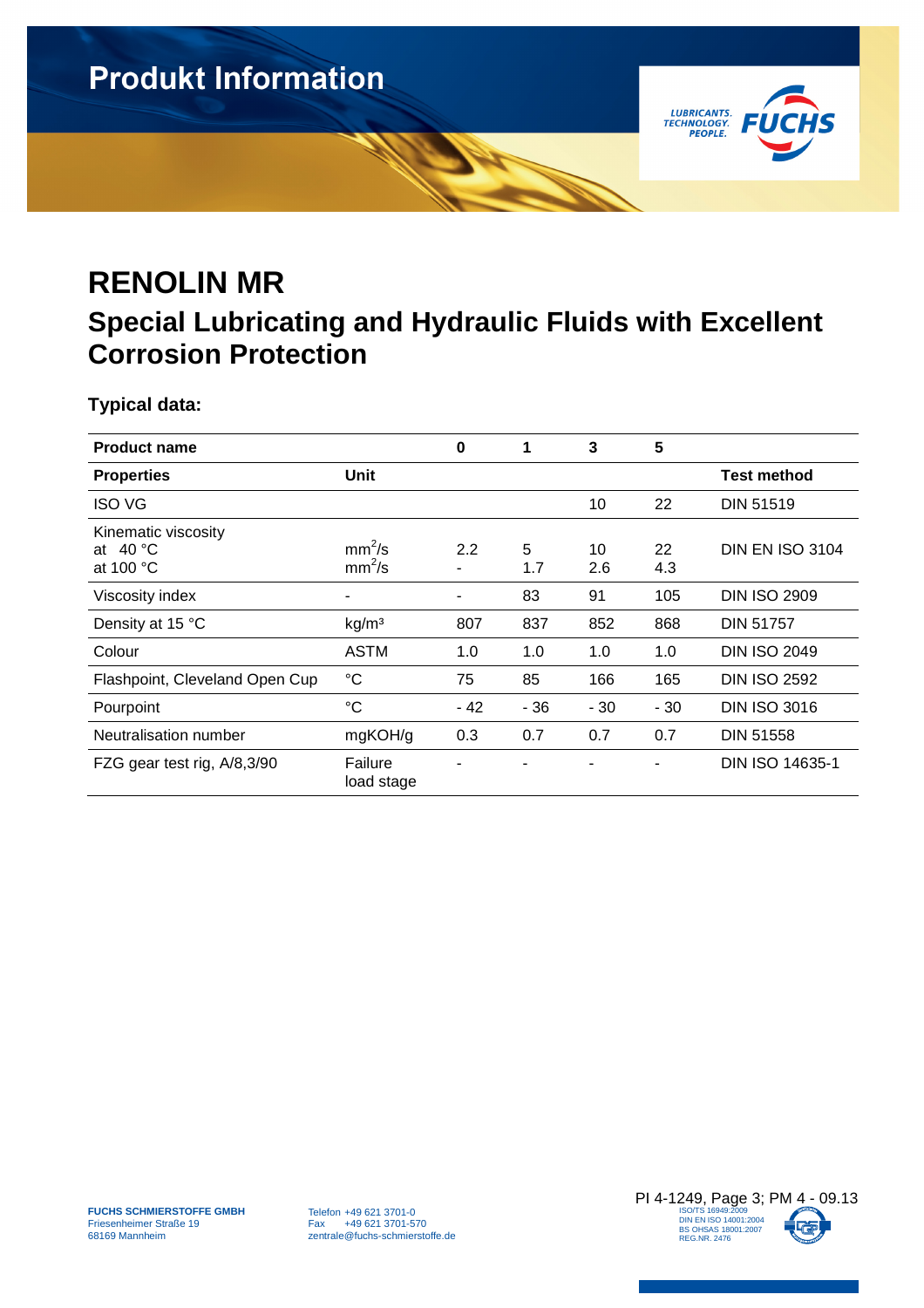

# **RENOLIN MR**

### **Special Lubricating and Hydraulic Fluids with Excellent Corrosion Protection**

**Typical data:** 

| <b>Product name</b>                                            |                       | 10        | 15        | 20        | 30          |                        |
|----------------------------------------------------------------|-----------------------|-----------|-----------|-----------|-------------|------------------------|
| <b>Properties</b>                                              | Unit                  |           |           |           |             | Test method            |
| <b>ISO VG</b>                                                  |                       | 32        | 46        | 68        | 100         | <b>DIN 51519</b>       |
| Kinematic viscosity<br>at $40^{\circ}$ C<br>at 100 $\degree$ C | $mm^2/s$<br>$mm^2/s$  | 32<br>5.4 | 46<br>6.9 | 68<br>8.9 | 100<br>11.4 | <b>DIN EN ISO 3104</b> |
| Viscosity index                                                |                       | 102       | 105       | 105       | 100         | <b>DIN ISO 2909</b>    |
| Density at 15 °C                                               | kg/m <sup>3</sup>     | 875       | 877       | 881       | 883         | <b>DIN 51757</b>       |
| Colour                                                         | <b>ASTM</b>           | 1.5       | 1.0       | 1.5       | 1.5         | <b>DIN ISO 2049</b>    |
| Flashpoint, Cleveland Open Cup                                 | $^{\circ}C$           | 210       | 220       | 225       | 248         | <b>DIN ISO 2592</b>    |
| Pourpoint                                                      | $\rm ^{\circ}C$       | $-30$     | $-27$     | $-24$     | $-18$       | <b>DIN ISO 3016</b>    |
| Neutralisation number                                          | mgKOH/g               | 0.7       | 0.5       | 0.5       | 0.5         | <b>DIN 51558</b>       |
| FZG gear test rig, A/8.3/90                                    | Failure<br>load stage | 11        | 11        | 11        | 11          | DIN ISO 14635-1        |

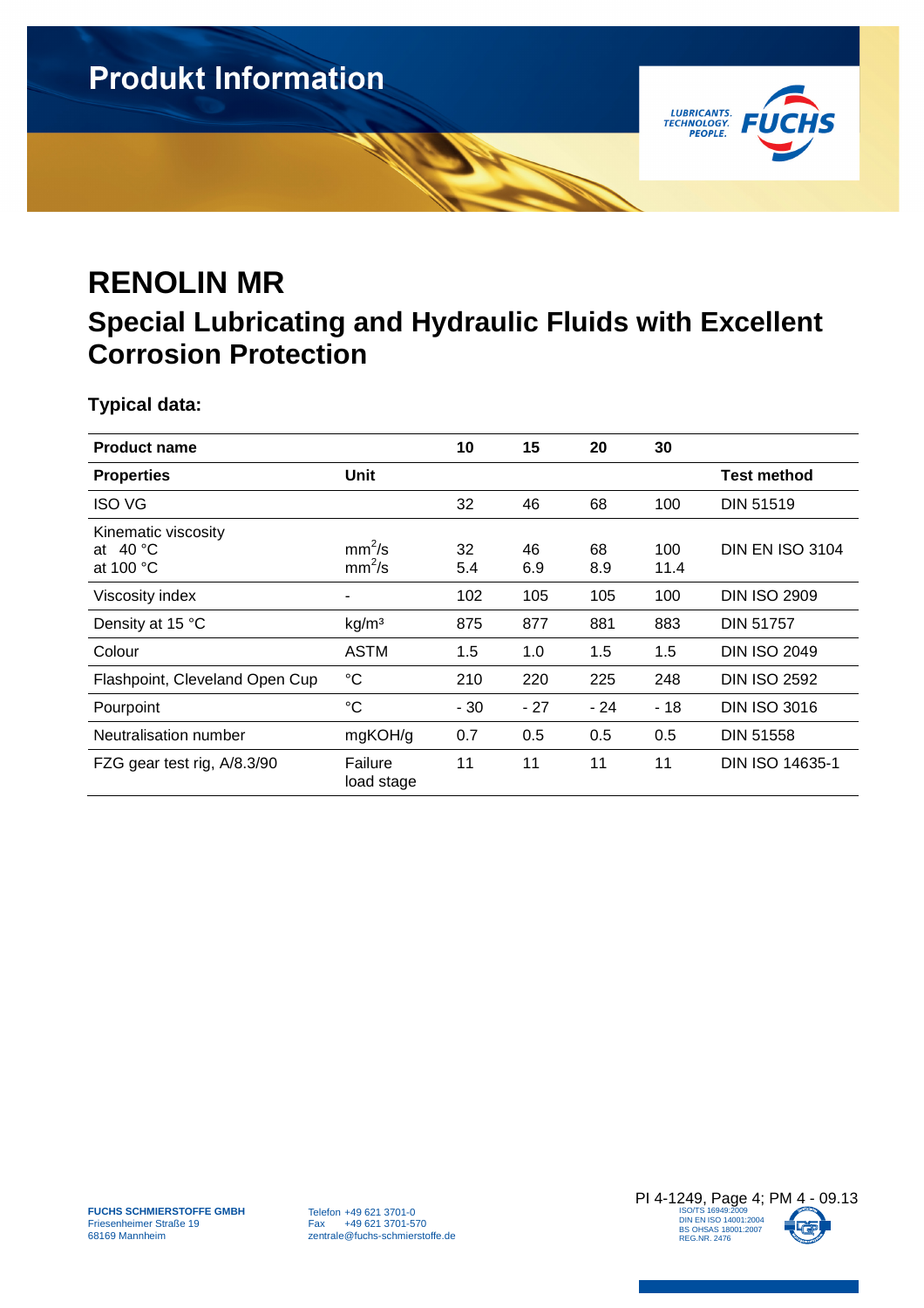

# **RENOLIN MR**

### **Special Lubricating and Hydraulic Fluids with Excellent Corrosion Protection**

**Typical data:** 

| <b>Product name</b>                                            |                       | 40          | 90          | 140         |                        |
|----------------------------------------------------------------|-----------------------|-------------|-------------|-------------|------------------------|
| <b>Properties</b>                                              | Unit                  |             |             |             | <b>Test method</b>     |
| <b>ISO VG</b>                                                  |                       | 150         | 320         | 460         | <b>DIN 51519</b>       |
| Kinematic viscosity<br>at $40^{\circ}$ C<br>at 100 $\degree$ C | $mm^2$ /s<br>$mm^2/s$ | 150<br>14.8 | 320<br>24.8 | 460<br>31.0 | <b>DIN EN ISO 3104</b> |
| Viscosity index                                                |                       | 98          | 99          | 95          | <b>DIN ISO 2909</b>    |
| Density at 15 °C                                               | kg/m <sup>3</sup>     | 889         | 903         | 907         | <b>DIN 51757</b>       |
| Colour                                                         | <b>ASTM</b>           | 2.5         | 3.5         | 5           | <b>DIN ISO 2049</b>    |
| Flashpoint, Cleveland Open Cup                                 | $^{\circ}C$           | 250         | 265         | 297         | <b>DIN ISO 2592</b>    |
| Pourpoint                                                      | $\rm ^{\circ}C$       | $-18$       | $-12$       | - 9         | <b>DIN ISO 3016</b>    |
| Neutralisation number                                          | mgKOH/g               | 0.5         | 0.5         | 0.5         | <b>DIN 51558</b>       |
| FZG gear test rig, A/8.3/90                                    | Failure<br>load stage | 11          | 11          | 11          | <b>DIN ISO 14635-1</b> |